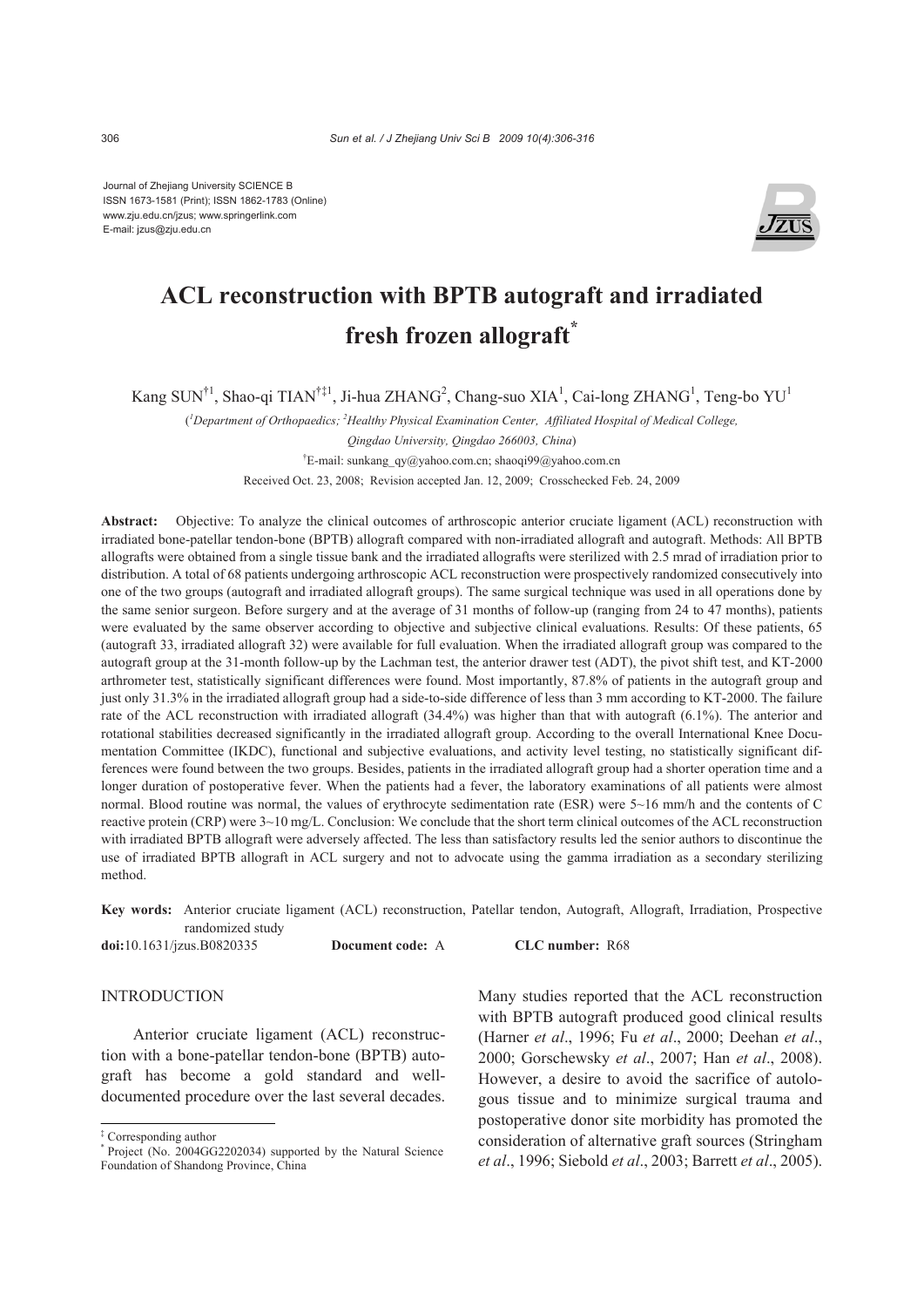One such alternative is allogenic tissue.

The use of allograft for ACL reconstruction has risen tremendously over the past decade. There are many potential advantages to the use of allograft, including elimination of donor site morbidity, no weakening of the extensor or flexor apparatus, shorter operating time, smaller incisions, less pain, better cosmetic result, easier rehabilitation, lower incidence of postoperative arthrofibrosis, availability of larger grafts, etc., thereby more appropriate for revision surgery, for multiple ligamentous injury or in the presence of patellar baja. Several studies (Siebold *et al*., 2003; Nyland *et al*., 2003; Lawhorn and Howell, 2003; Kustos *et al*., 2004) have shown that allograft is a reasonable alternative to BPTB autograft for ACL reconstruction.

There are, however, risks associated with the use of allograft, most notably being disease transmission, both bacterial and viral, such as human immunodeficiency virus **(**HIV) and hepatitis B. To minimize the risk of disease transmission by allograft tissue, the American Association of Tissue Banks (AATB) and the Food and Drug Administration (FDA) set forth guidelines of allograft tissue processing. In accordance with this, tissue banks adopted various methods of tissue processing, including donor screening, aseptic harvesting techniques, further sterilization techniques, etc., to ensure graft sterility.

Gamma irradiation, which has known bactericidal and virucidal properties, is currently the most popular option for sterilization of allografts. Many published studies (Fideler *et al*., 1995; Curran *et al*., 2004; Schwartz *et al*., 2006; Grieb *et al*., 2006; Balsly *et al*., 2008) have shown that gamma irradiation significantly alters the initial biomechanical properties of allografts in a dose-dependent manner. A dose as low as 2.5 mrad commonly used by tissue banks has been shown to reduce the initial stiffness and strength of tendon allografts. But up to now, there are only a few clinical investigations studying the clinical outcomes of irradiated allograft for ligament reconstruction (Noyes and Barber-Westin, 1997; Gorschewsky *et al*., 2005; Rihn *et al*., 2006), and whether or not the alteration in biomechanical property affects the clinical outcomes of ACL reconstruction with irradiated allograft remains controversial.

Besides the disease transmission, allograft has

other problems, such as the possibility of a host immune response against the donor tissue, delayed incorporation, bone tunnel enlargement, increased postoperative traumatic rupture rate, and graft cost. Because of this, some studies (Olson *et al*., 1992; Prodromos *et al*., 2006) reported that the results of using allograft for ACL reconstruction were not satisfactory and did not advocate the use of allogenic tissue.

Surgeons are therefore faced with a dilemma when making a choice to do the reconstruction. Which type of graft should be used, allograft or autograft? If the allograft can be used as alternative to the autograft, does the irradiated allograft have the similar clinical outcomes with the autograft?

In this prospective randomized clinical study, we used irradiated BPTB allograft and autograft to reconstruct the ACL. The purpose of the study was to analyze the clinical outcomes of arthroscopic ACL reconstruction with irradiated BPTB allograft compared with autograft. We hypothesized that the clinical outcomes of ACL reconstruction with irradiated BPTB allograft would have significant differences compared with those with BPTB autograft by the objective and subjective evaluations.

# MATERIALS AND METHODS

## **Patients and inclusion criterion**

From July 2004 to October 2005, 102 patients with acute or chronic ACL ruptures underwent ACL reconstruction; 85 of these patients were eligible to participate in the study according to the preoperative examination. The study obtained the permission of the Medical Ethical Committee.

Patients were excluded from the study if they had a previous injury or surgery on the affected knee, multiple ligamentous injuries, or malalignment, or if they lacked the ability to complete the study protocol. Patients with revision reconstruction, associated injuries of the posterior cruciate ligament or the posterolateral corner, and deficiency or a reconstruction of the anterior cruciate ligament in the contralateral knee were also excluded. Only primary unilateral reconstructions of the ACL were included in the study. Patients with minor medial collateral ligament sprains (lower than Grade II), previous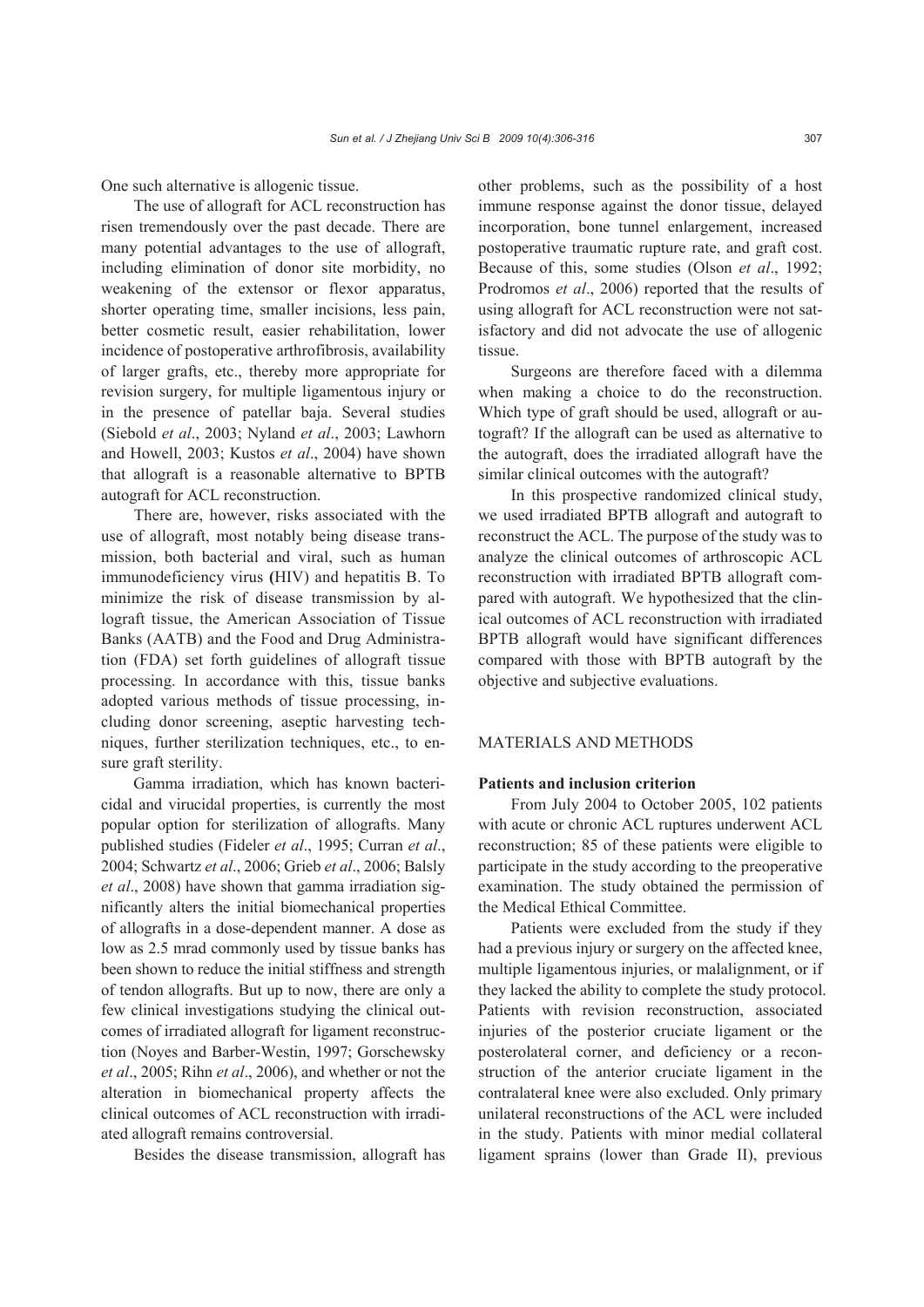diagnostic arthroscopy, or meniscal tears were not excluded from the study.

To meet the inclusion criterion, all patients were examined carefully in clinic and were also preoperative under anesthesia. All patients had a preoperative magnetic resonance imaging (MRI) scan to exclude combined complicated ligament injuries to their knees.

Sixty-eight patients provided written informed consent to participate in the study. They were randomized on the day of surgery using a computer to BPTB autograft group (Auto group, Nos. 1~34) and irradiated allograft group (Ir-Allo group, Nos.  $35~68$ ).

#### **Harvest and preparation of grafts**

The central third BPTB autograft was harvested through an 8 to 10 cm incision centered over the medial aspect of the patellar tendon. The paratendon was incised and preserved for closure. Patellar tendon graft, 10 mm wide, was obtained with a 10 mm×25 mm patellar bone plug and a 10 mm×30 mm tibial bone plug. BPTB allograft was obtained from a certified tissue bank, which was 12 mm wide and was prepared with a 10 mm×25 mm patellar bone plug and a 10 mm×30 mm tibial bone plug.

All the allografts were fresh-frozen and supplied by a certified tissue bank, which had policies for serologic and microbiologic testing in accordance with guidelines set forth by AATB and FDA. The irradiated allografts received an irradiation dose of 2.5 mrad prior to distribution. On the day of the operation the graft was thawed in sterile physiologic fluid at room temperature before preparation, and then preconditioned using the Graftmaster board (Arthrex, Naples, FL, USA) at 66.75 N of tension for 10 to 20 min. After that the allograft was soaked in 0.05% (w/v) polyvinylpyrrolidone (PVP) for 10 min.

## **Surgical technique**

All patients underwent an examination under anesthesia and diagnostic arthroscopy to confirm the preoperative diagnosis. All the ACL reconstruction procedures were performed by the same experienced arthroscopic surgeon.

The same surgical technique was used in both the groups. This endoscopic technique consists of the standard arthroscopic ACL reconstruction with grafts. Before the reconstruction, meniscal pathology was addressed. Tears in the red-red or red-white zone were repaired using an inside-out technique. A partial meniscectomy was performed for irreparable tears. Debridement or hole-drilling was done to the chondral damages. No patients needed concomitant surgery for medial or lateral collateral ligament injuries. When performing the reconstruction, the remnants of the ACL were debrided first and its anatomic attachment points on the tibia and femur were identified. Then in order to allow for adequate graft placement and to avoid impingement, notchplasties were performed arthroscopically. After the tibial guide pin was placed through the footprint of the ACL adjacent to the anterior horn of the lateral meniscus, the tibial tunnel was reamed. All tunnels were reamed according to graft size determined by graft sizers. The femoral guide pin was placed 5 mm anterior to the posterior cortex to allow for a posterior cortical rim after reaming at the 10 o'clock (right leg) or 2 o'clock (left leg) position. Intraoperative radiographs were obtained to ensure proper placement of the femoral guide pin, and the femoral tunnel was reamed until the anterolateral femoral cortex was reached but no farther (approximately 30~40 mm). Grafts were fixed at 90° of flexion on the femoral side first, and then the isometric positions of grafts were tested by flexing and extending the knee before screwing the tibial side with the knee in 60° flexion. All the graft fixations were accomplished by using titanium or bioabsorbable interference screws (Arthrex) that were size-matched to the bone plugs. Note that during fixation on the tibial side the tibia was loaded with a maximal posterior force to minimize graft laxity present at the time of surgery. An intraoperative radiograph was obtained again to verify correct placement of graft and screw. Then, the knee was taken through a full range of motion (ROM) to observe any graft impingement. Routine closure of all wounds was performed. After surgery the knee was placed in a standard postoperative brace locked in extension, and the rehabilitation protocol was applied.

# **Rehabilitation**

Our rehabilitation protocol began at the time of the initial diagnosis. In this period before surgery, patients participated in physical therapy to restore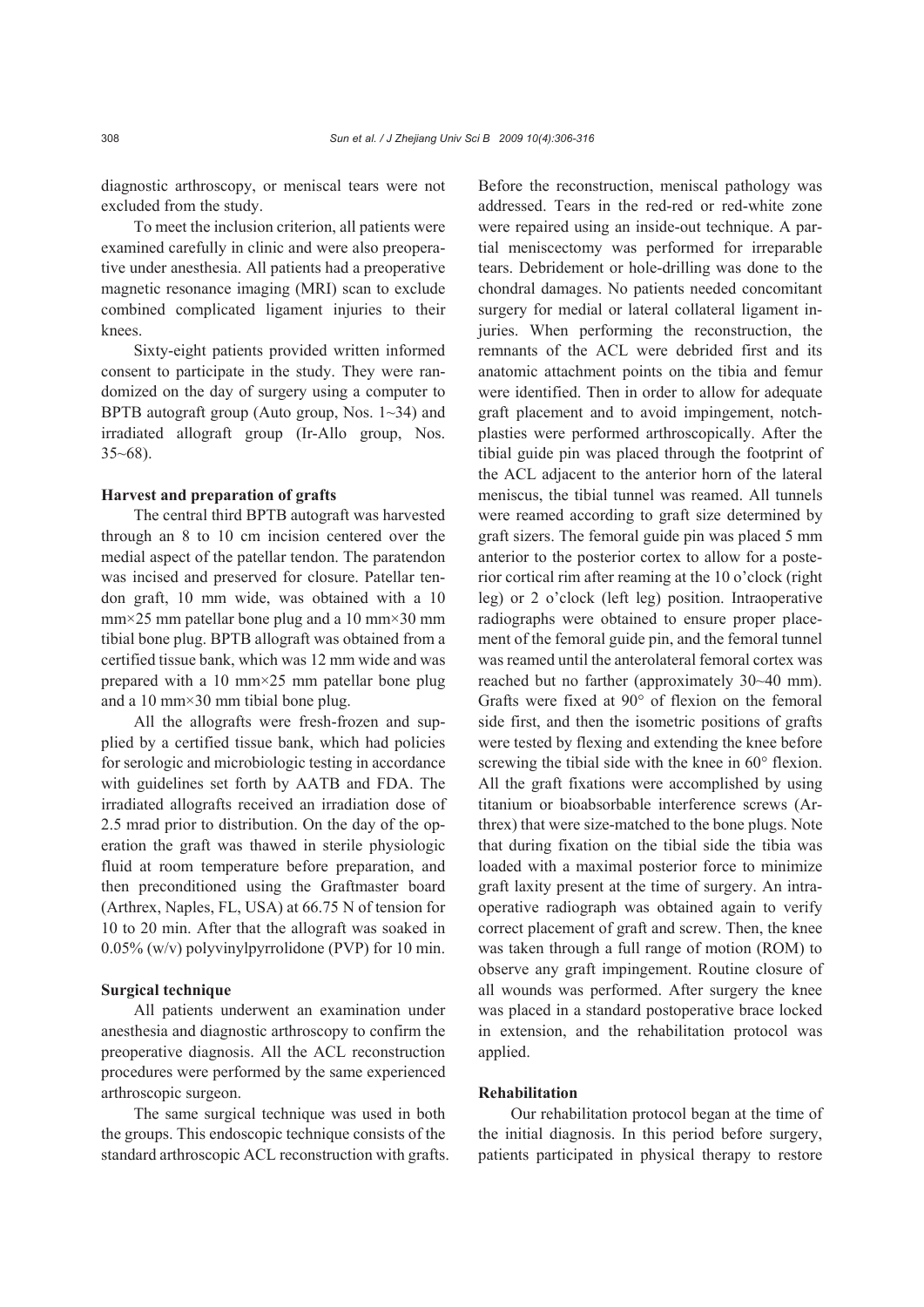full knee ROM and a normal gait and to eliminate knee swelling. After ACL reconstruction, all patients of the two groups followed the same postoperative accelerated rehabilitation protocol, which emphasized early restoration of full extension and strengthening exercises. Active, non-weight-bearing straight leg raise was encouraged to strengthen the quadriceps immediately after surgery to prevent extension lag. Hamstring stretching exercises were also done at the same time and progressed to weight-bearing gastroc/soleus stretches. Continuous passive motion (CPM) began the day after surgery for 2 h twice a day. Patients would start between 0° and 45° and increased 10° per day as tolerated to a maximum of 120°. Progression of weight bearing with crutches or canes was on an as-tolerated basis, which was guided by the presence and degree of pain and swelling. Crutch or cane use could be discontinued when gait was normalized. Closed kinetic chain exercises initiated 6 weeks postoperatively. Proprioception activities, such as slide board, use of ball, and racquet with balance activities, as well as aquatic program including pool running and swimming were allowed to do 8 weeks postoperatively and extended through approximately 6 months. Functional activities including walking, jogging, and running were permitted at 6 months postoperatively. Usually 10 to 12 months were needed for patients to return to work or full sports activity. Appropriate modifications to the ROM limits and weight bearing status were made for concomitant meniscal repairs and chondral treatment. A functional brace was recommended for use during sports activities for the first  $1~2$  years after surgery.

#### **Clinical evaluation**

Assessments of the involved knees were performed pre- and postoperatively to obtain objective and subjective measures of the clinical outcomes of the ACL reconstruction.

Examination of knee laxity included the Lachman test, the anterior drawer test (ADT), the pivot shift test, varus/valgus stress test, and the KT-2000 arthrometer test. Laxity was graded relative to the noninvolved side according to the International Knee Documentation Committee (IKDC) guidelines. The following definition was used: (1) Lachman test and ADT: Grade  $0, -1$  to 2 mm; Grade I, 3 to 5 mm; Grade II, 6 to 10 mm; and Grade III,  $>10$  mm. (2) Pivot shift test: Grade 0, equal; Grade I, glide; Grade II, clunk; and Grade III, gross. (3) The IKDC classifies knees that are within 5 mm of a contralateral normal knee by means of KT-2000 (MedMetric Inc., San Diego, CA, USA) as being of "normal" stability (normal, <3 mm; and nearly normal, 3 to 5 mm). Knees that have a greater than 5 mm difference are classified as having "abnormal" stability (abnormal, 6 to 10 mm; and severely abnormal, >10 mm). Manual-maximum KT-2000 tests were performed to assess anterior laxity with the knee positioned in the 15° flexion. Side-to-side differences in anterior laxity were determined. Varus/valgus stress tests were used to evaluate the conditions of collateral ligaments preoperatively.

Functional tests included ROM of knee, Harner's vertical jump, and Daniel's one-leg hop tests, as well as the standard knee ligament evaluation form of the IKDC.

In the IKDC knee examination form, extension was compared to the contralateral normal side and was graded as normal  $( $3^{\circ}$  loss of extension (LOE)),$ nearly normal (3° to 5° LOE), abnormal (6° to 10° LOE), or severely abnormal  $(>10^{\circ}$  LOE); flexion was compared to the contralateral normal side and was graded as normal  $(\leq 5^{\circ}$  loss of flexion (LOF)), nearly normal (6° to 15° LOF), abnormal (16° to 25° LOF), or severely abnormal (>25° LOF).

The Harner's vertical jump and Daniel's one-leg hop tests were performed 3 times respectively and compared with the opposite leg. A mean quotient (%) between the injured and non-injured leg was calculated to determine the limb symmetry index (normal, ≥90%; nearly normal, 76%~89%; abnormal, 50% $\sim$ 75%; or severely abnormal, <50%).

Subjective evaluation included Cincinnati knee score and IKDC subjective knee form that consists of a questionnaire rating symptoms of pain, swelling, instability, and so on. According to the subjective IKDC, higher scores (maximum, 100) reflect fewer symptoms and better knee function.

The Tegner activity score (maximum, 10) and the Lysholm knee scoring scale (maximum, 100) were also used to assess patient's activity level and knee function preoperatively, postoperatively, and at the final follow-up.

Weight-bearing anteroposterior (AP), lateral,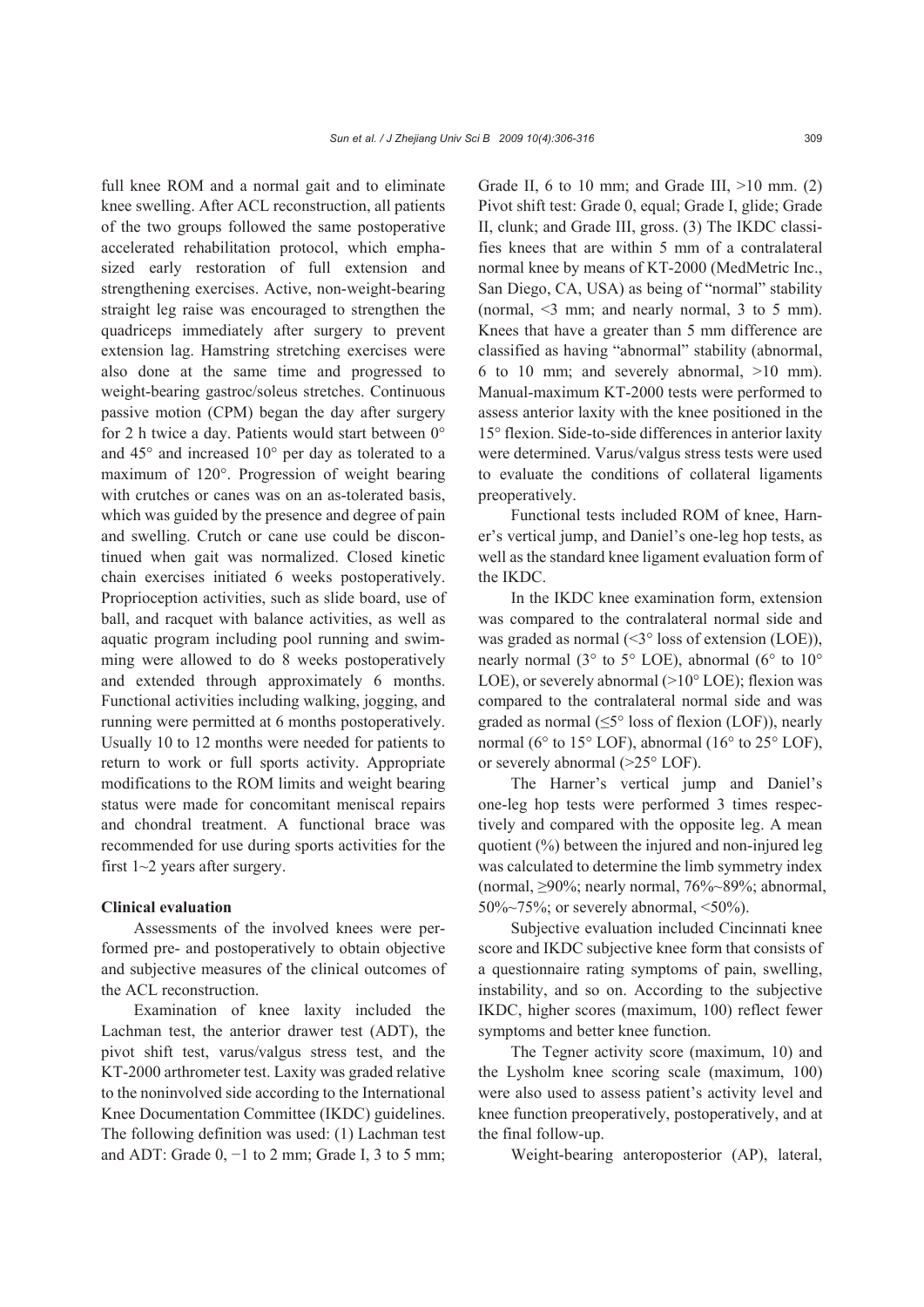and femoral-patellar in 30° flexion radiographs were taken of both knees (ipsi- and contralateral) preoperatively and at the final follow-up. The radiographs were taken under standardized conditions to obtain reproducible images. The grade of osteoarthritis (OA) was evaluated by two independent blinded radiologists according to the classifications of Kellgren (I, doubtful: minute osteophytes, doubtful significance; II, minimal: definite osteophytes, unimpaired joint space; III, moderate: moderate diminution of joint space; and IV, severe: joint space greatly impaired with sclerosis of subchondral bone).

At the clinical follow-up, all patients were examined by an orthopedic surgeon who was not the operative surgeon. The clinical follow-up was similar to the preoperative examination.

## **Statistical analysis**

We used SPSS for Windows (version 12.0; SPSS Inc., Chicago, IL, USA) for statistical analysis. The independent *t*-test was used for the comparison of continuous variables, and the chi-squared test was used for the categorical variables. The significance level was set at *P*≤0.05.

# RESULTS

## **Patients**

At the time of surgery, it was determined through arthroscopy that 2 of the 68 patients enrolled in the study were ineligible for participation (one did not sustain an ACL rupture, and the other had posterior ligament injuries). Of those remaining 66 patients, 65 (Auto 33, Ir-Allo 32) were available for the full evaluation, but 1 patient was lost to follow-up.

These 65 patients (46 men and 19 women) had a mean 31 months (ranging from 24 to 47 months) follow-up after ACL reconstruction. The average age of the 65 patients at the time of index operation was 30.6 years (ranging from 16 to 63 years). The median interval between the injury and the ACL reconstruction was 1.6 months (ranging from 2 weeks to 3 months). Sporting activities were the main cause of injury of the patients. Playing football and basketball were the most common injury-causing sports. Patients' demographics and characteristics are outlined in Table 1.

|                                    | Auto $(n=33)$  | Ir-Allo $(n=32)$ | $\overline{P}$ |
|------------------------------------|----------------|------------------|----------------|
| Age at surgery (year) <sup>*</sup> | $29.7 \pm 7.2$ | $30.1 \pm 6.1$   | 0.40           |
|                                    | $(16 - 59)$    | $(20-63)$        |                |
| Patient number                     |                |                  |                |
| Gender                             | F, 9; M, 24    | F, 8; M, 24      | 0.62           |
| Side                               | R, 19; L, 14   | R, 19; L, 13     | 0.86           |
| Type of injury                     |                |                  | 0.34           |
| Auto                               | $\Omega$       | 0                |                |
| <b>Sports</b>                      | 27 (81.8%)     | 30 (93.8%)       |                |
| Work-related                       | $2(6.1\%)$     | $1(3.1\%)$       |                |
| Traffic accident                   | $3(9.1\%)$     | $1(3.1\%)$       |                |
| Other/missing                      | $1(3.0\%)$     | 0                |                |
| Time from injury to                | $1.5 \pm 1.2$  | $1.6 \pm 1.3$    | 0.79           |
| surgery (month)                    | (0.5~2.8)      | (0.5~3.0)        |                |

**Table 1 Demographic data and characteristics of study sample (***n***=65) patients**

F: female; M: male; R: right; L: left. \* Data are expressed as mean± *SD* (range). All data show no statistical significant difference between the two groups

 $24.2 \pm 5.8$  $(13-45)$ 

 $25.6 \pm 6.7$  $(12-47)$  0.15

#### **General results**

Follow-up interval (month)\*

The average duration of the autograft procedure (mean, 95.6 min; range, 75 to 120 min) was 29.8 min longer than that of the allograft procedure (mean, 65.8 min; range, 55 to 90 min). The mean postoperative duration of fever  $(>37.2 \degree C)$  of the Ir-Allo group (mean, 5.6 d; range, 0 to 7.7 d) was 2.9 d longer than that of the Auto group (mean, 2.7 d; range, 0 to 6.1 d). Significant difference was found between the two groups according to the evaluation above (*P*<0.001). When the patients had fever, the laboratory examinations of all patients were almost normal (blood routine was normal, the values of erythrocyte sedimentation rate (ESR) were 5~16 mm/h, and the values of C reactive protein (CRP) were 3~10 mg/L). In the two groups there was no patient with early postoperative infection or wound problems. No late infection and other complications occurred in the two groups.

## **Intraoperative findings**

Lesions to the meniscus, cartilage, and ligament, as well as their arthroscopic therapy to meniscus and cartilage were outlined in Table 2. No treatment was done to the medial ligament injuries.

#### **Objective clinical results**

Patients of the Auto group showed no significant better rating according to the  $\chi^2$  test for the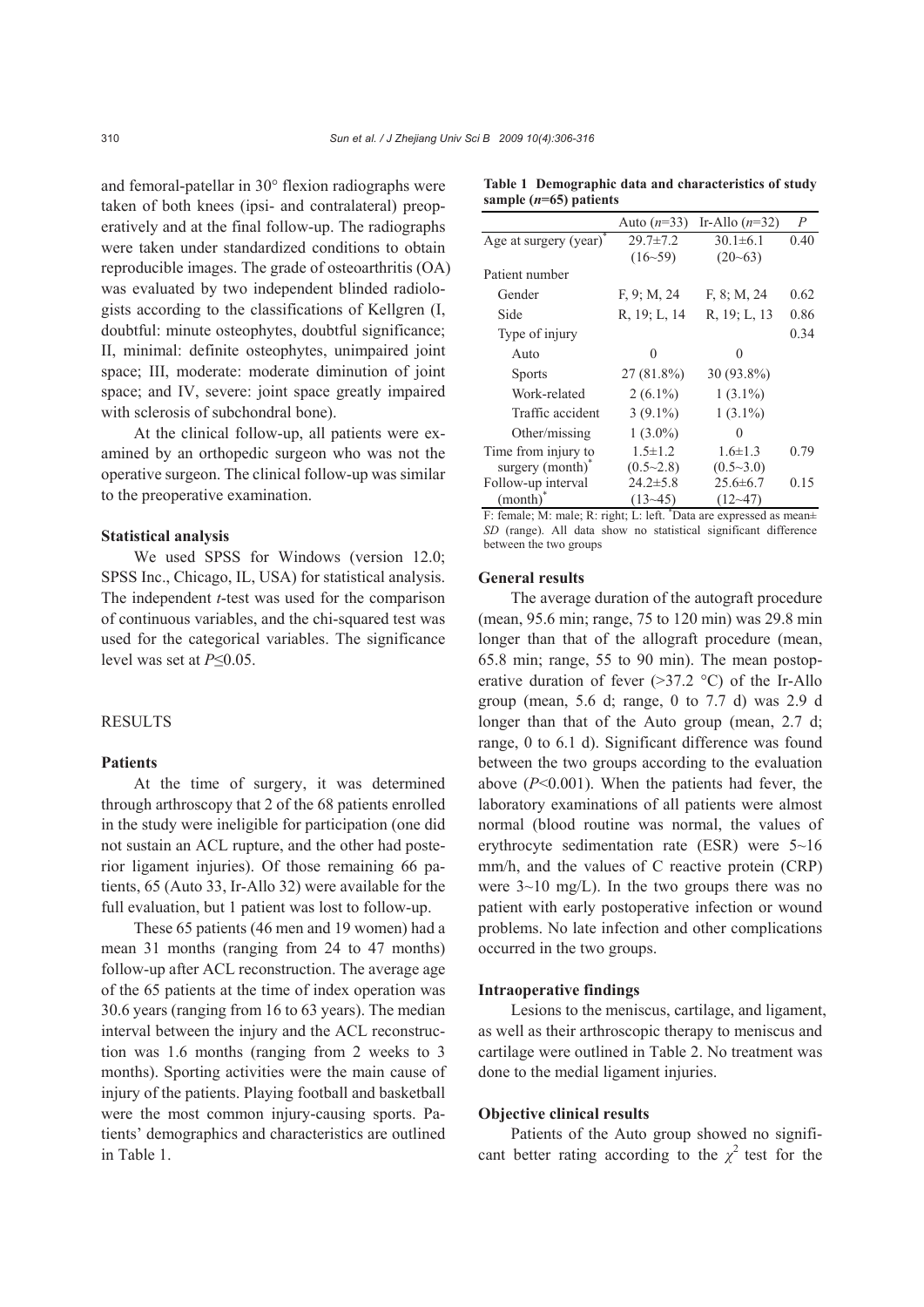|                                  | Patient number |               |      |  |
|----------------------------------|----------------|---------------|------|--|
|                                  | Auto           | $Ir-Allo$     | P    |  |
|                                  | $(n=33)$       | $(n=32)$      |      |  |
| Meniscus                         |                |               |      |  |
| Medial meniscal tears            |                |               | 0.93 |  |
| None                             | 18 (54.5%)     | $17(53.1\%)$  |      |  |
| Partial                          | $12(36.4\%)$   | 13 $(40.6\%)$ |      |  |
| Complete                         | $3(9.1\%)$     | $2(6.3\%)$    |      |  |
| Lateral meniscal tears           |                |               | 0.88 |  |
| None                             | $16(48.5\%)$   | $15(46.9\%)$  |      |  |
| Partial                          | $15(45.5\%)$   | $14(43.8\%)$  |      |  |
| Complete                         | $2(6.1\%)$     | $3(9.4\%)$    |      |  |
| Treatments of meniscal tears     |                |               | 0.97 |  |
| NA                               | $14(42.4\%)$   | $15(46.9\%)$  |      |  |
| Repair                           | $12(36.4\%)$   | $11(34.4\%)$  |      |  |
| Partial meniscectomy $7(21.2\%)$ |                | $6(18.8\%)$   |      |  |
| Cartilage damage (outerbridge)   |                |               |      |  |
| Normal                           | 27 (81.8%)     | 26 (81.3%)    |      |  |
| T                                | $3(9.1\%)$     | $4(12.5\%)$   |      |  |
| Н                                | $2(6.1\%)$     | $1(3.1\%)$    |      |  |
| IΙI                              | $1(3.0\%)$     | $1(3.1\%)$    |      |  |
| IV                               | $\theta$       | $\Omega$      |      |  |
| Treatments for cartilage damage  |                |               | 0.98 |  |
| NA                               | 27 (81.8%)     | 26(81.3%)     |      |  |
| Debridement                      | $5(15.2\%)$    | $5(15.6\%)$   |      |  |
| Hole-drilling                    | $1(3.0\%)$     | $1(3.1\%)$    |      |  |
| Medial ligament injuries         |                |               | 0.95 |  |
| Normal                           | 29 (87.9%)     | 28 (87.5%)    |      |  |
| I                                | $4(12.1\%)$    | $4(12.5\%)$   |      |  |
| Н                                | 0              | 0             |      |  |
| Ш                                | $\theta$       | $\theta$      |      |  |

#### **Table 2 Arthroscopic findings and treatments at the time of ACL reconstruction for both groups**

NA: not applicable as the meniscus or cartilage was normal. No statistical difference between the two groups

overall IKDC compared to the Ir-Allo group  $(P>0.05)$ , although there was a trend of decrease according to IKDC in the Ir-Allo group (Table 3).

The average manual-maximum KT-2000 side-to-side difference in anterior tibial displacement of 15° knee flexion was 2.4 mm in the Auto group, and 5.5 mm in the Ir-Allo group. Twenty-nine (87.9%) of patients in the Auto group and just only 10 (31.3%) in the Ir-Allo group had a side-to-side difference of less than 3 mm. Two (6.1%) patients in the Auto group had a side-to-side difference of more than 5 mm. The rate of laxity with the side-to-side difference more than 5 mm in the Ir-Allo group was as high as 34.4% (11/32). When comparing the Ir-Allo group to the Auto group according to KT-2000 test, significant difference was found (*P*<0.05). The average of anterior tibial displacement of patients in the Ir-Allo group was also significantly higher than that of the Auto group  $(P<0.001)$  (Table 4).

**Table 3 Knee functional assessment at the final follow-up**

|                             | Patient number            |                       |                |
|-----------------------------|---------------------------|-----------------------|----------------|
|                             | Auto                      | $Ir-Allo$             | $\overline{P}$ |
|                             | $(n=33)$                  | $(n=32)$              |                |
| Overall IKDC                |                           |                       | 0.37           |
| Normal                      | $11(33.3\%)$              | $9(28.1\%)$           |                |
| Nearly normal               | $20(60.6\%)$              | $19(59.4\%)$          |                |
| Abnormal                    | $1(3.0\%)$                | $3(9.4\%)$            |                |
| Severely abnormal           | $1(3.0\%)$                | $1(3.1\%)$            |                |
| Range of motion (ROM)       |                           |                       | 0.67           |
| Normal                      | $15(45.5\%)$              | $16(50.0\%)$          |                |
| Nearly normal               | $15(45.5\%)$              | $14(43.8\%)$          |                |
| Abnormal                    | $2(6.0\%)$                | $1(3.1\%)$            |                |
| Severely abnormal           | $1(3.0\%)$                | $1(3.1\%)$            |                |
| Harner's vertical jump test |                           | 0.15                  |                |
| Normal                      | $12(36.4\%)$ 8 $(25.0\%)$ |                       |                |
| Nearly normal               |                           | 20 (60.6%) 20 (62.5%) |                |
| Abnormal                    | $1(3.0\%)$                | $4(12.5\%)$           |                |
| Severely abnormal           | 0                         | 0                     |                |
| Daniel's one-leg hop test   |                           |                       | 0.29           |
| Normal                      | $13(39.4\%)$              | 10 (31.3%)            |                |
| Nearly normal               | $19(57.6\%)$              | $19(59.4\%)$          |                |
| Abnormal                    | $1(3.0\%)$                | $3(9.4\%)$            |                |
| Severely abnormal           | 0                         | $\overline{0}$        |                |

No statistical difference between the two groups

**Table 4 Preoperative and follow-up results of knee stability according to KT-2000**

|                                                                                                                                                          | Preoperative Follow-up |         |               |                                            | $\boldsymbol{P}$ |
|----------------------------------------------------------------------------------------------------------------------------------------------------------|------------------------|---------|---------------|--------------------------------------------|------------------|
|                                                                                                                                                          | Auto                   | Ir-Allo |               | Auto Ir-Allo                               |                  |
| Anterior tibial dis-<br>$10.0\pm3.8$ $10.0\pm2.9$ $5.0\pm2.5$ $9.2\pm2.4$<br>placement (mm) <sup>*</sup> $(7\sim16)$ $(6\sim16)$ $(2\sim10)$ $(4\sim16)$ |                        |         |               |                                            | < 0.001          |
| Side-to-side difference (SSD)                                                                                                                            |                        |         |               |                                            |                  |
| Value $(mm)^*$                                                                                                                                           |                        |         |               | $2.4\pm 0.6$ 5.5 $\pm 3.6$<br>(1~6) (3~12) | < 0.05           |
| Patient number                                                                                                                                           |                        |         |               |                                            | 0.004            |
| $SSD < 3$ mm                                                                                                                                             |                        |         | 29            | 10<br>$(87.9\%) (31.3\%)$                  |                  |
| $SSD \geq 5$ mm                                                                                                                                          |                        |         | $\mathcal{D}$ | $(6.1\%) (34.4\%)$                         |                  |

\* Data are expressed as mean±*SD* (range). Preoperative data of side-to-side difference was not available. Significant differences were found when comparing the Ir-Allo group to the Auto group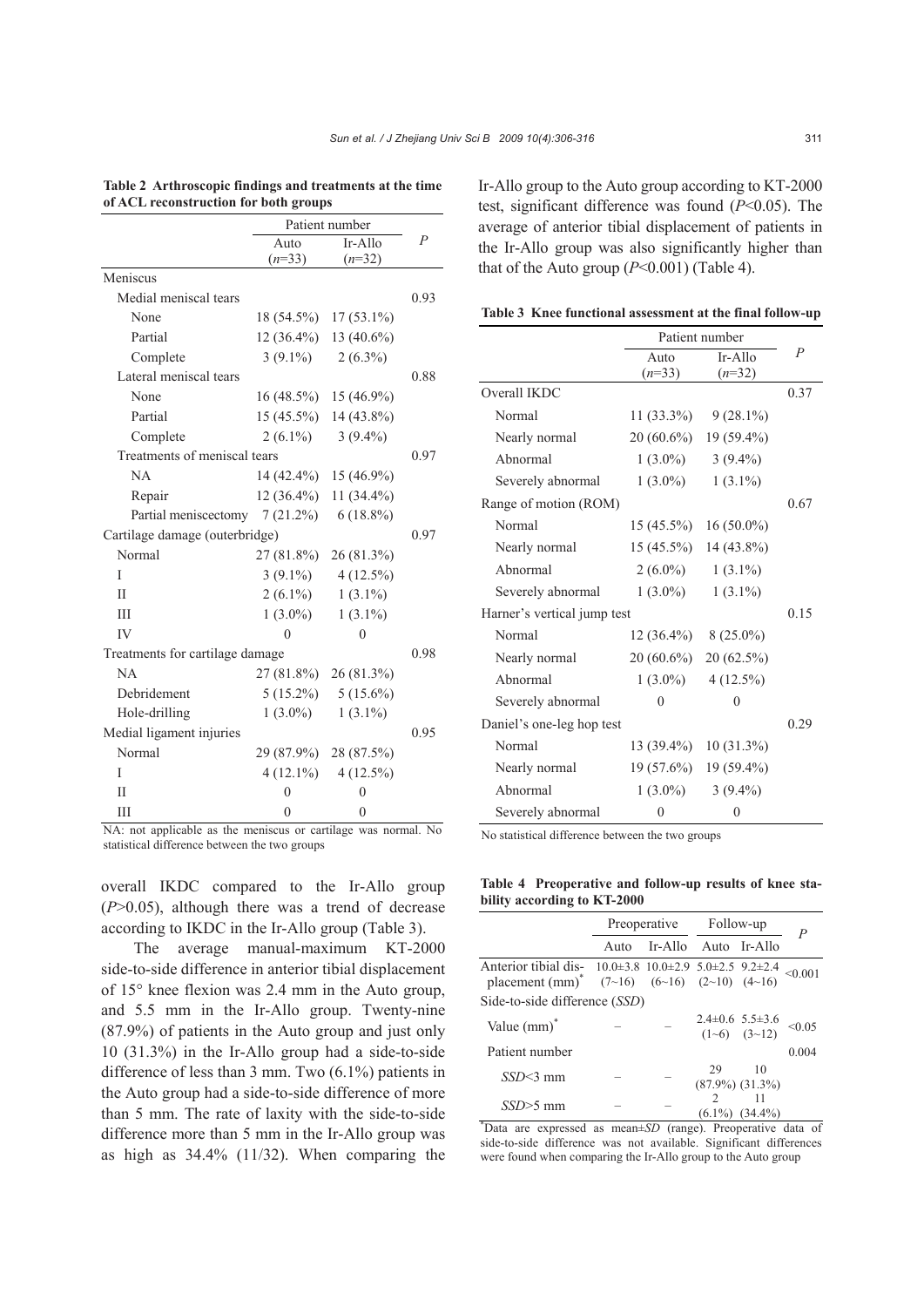According to the pivot shift test, ADT, and the Lachman test, the clinical outcomes of ACL reconstruction with irradiated allograft were not satisfactory. Significant differences were found when comparing the Ir-Allo group to the Auto group according to the tests mentioned above (Table 5).

**Table 5 Comparison of rotational and anterior stability of operated knees at the final follow-up**

|                  | Patient number |                                | $\overline{P}$ |
|------------------|----------------|--------------------------------|----------------|
|                  |                | Auto $(n=33)$ Ir-Allo $(n=32)$ |                |
| Pivot shift test |                |                                | 0.0021         |
| 0                | $31(93.9\%)$   | $20(62.5\%)$                   |                |
| Ī                | $2(6.1\%)$     | $8(25.0\%)$                    |                |
| П                | $\mathbf{0}$   | $4(12.5\%)$                    |                |
| Ш                |                | $\mathcal{L}$                  |                |
| <b>ADT</b>       |                |                                | < 0.001        |
| 0                | 28 (84.8%)     | $11(34.4\%)$                   |                |
| I                | $4(12.1\%)$    | $12(37.5\%)$                   |                |
| П                | $1(3.0\%)$     | $9(28.1\%)$                    |                |
| Ш                | 0              | 0                              |                |
| Lachman test     |                |                                | < 0.001        |
| 0                | 28 (84.8%)     | $10(31.3\%)$                   |                |
| Ī                | $3(9.1\%)$     | $11(34.4\%)$                   |                |
| П                | $2(6.1\%)$     | 11 (34.4%)                     |                |
| Ш                |                |                                |                |

Significant differences were found when comparing the Ir-Allo group to the Auto group

Concerning ROM, the vertical jump, and one-leg hop tests, all data were collected and compared between the two groups at the follow-up (Table 3). The normal rates (normal and nearly normal) of ROM, vertical jump test, and one-leg hop test were 91.0%, 97.0%, and 97.0%, respectively in the Auto group, and 93.8%, 87.5%, and 90.6%, respectively in the Ir-Allo group. No significant differences were found between the two groups when undergoing ACL reconstruction.

#### **Subjective clinical results**

As shown in Table 6, according to the subjective IKDC, there was no significant difference between the two groups (*P*>0.05); The average scores were 88 and 84 points for the Auto and Ir-Allo groups, respectively. The mean Lysholm and Tegner scores were 90 and 7.7 points for the Auto group, respectively, and 87 and 7.0 points for the Ir-Allo group, respectively; there was no significant difference between the two groups. Most patients were satisfied with their performance in sporting activity. For the Cincinnati knee score, no significant differences were found yet between the two groups. We found that there was a trend of decrease in activity levels and patients' subjective rating scores of the Ir-Allo group.

|                       | Score value (point)        |                                | $\overline{P}$ |
|-----------------------|----------------------------|--------------------------------|----------------|
|                       |                            | Auto $(n=33)$ Ir-Allo $(n=32)$ |                |
| Subjective IKDC       | $88 + 11$<br>$(68 - 100)$  | $84 \pm 12$<br>(55~100)        | 0.17           |
| Cincinnati knee score | 89±10<br>(50~100)          | $85 \pm 14$<br>(45~100)        | 0.19           |
| Lysholm score         | $90+9$<br>$(70-100)$       | 87±10<br>(47~100)              | 0.20           |
| Tegner score          | $7.7 \pm 1.3$<br>$(4 - 9)$ | $7.0 \pm 1.7$<br>$(2-9)$       | 0.07           |

**Table 6 Subjective evaluations and activity level at the**  final follow-up<sup>\*</sup>

\* Data are expressed as mean±*SD* (range). No statistical difference between the two groups

## **Radiographs**

As to the osteoarthritis rate of the operated knee according to the standardized radiographs, there were no severe preoperative osteoarthritic changes, and at the follow-up we did not observe severe progression.

#### DISCUSSION

Rupture of the ACL is one of the most common sport injuries in active young people (Boni and Herriott, 2002). A great number of studies (Engebretsen *et al*., 1990; Daniel *et al*., 1994) have proved that a torn ACL cannot heal with conservative management and repair alone. Today, arthroscopic reconstruction of the injured ACL with autologous BPTB is considered the gold standard and the first choice of many surgeons for a variety of reasons (Fu *et al*., 2000). However, the ACL reconstruction with BPTB autograft is also associated with troublesome donor-site morbidity, including patellar fracture, patellar tendonitis or rupture, patellar infra syndrome, quadriceps weakness, arthrofibrosis, anterior knee pain, tenderness, disturbance in anterior knee sensitivity, the inability to kneel, etc. In addition, the overall costs of autograft ACL reconstruction can be greater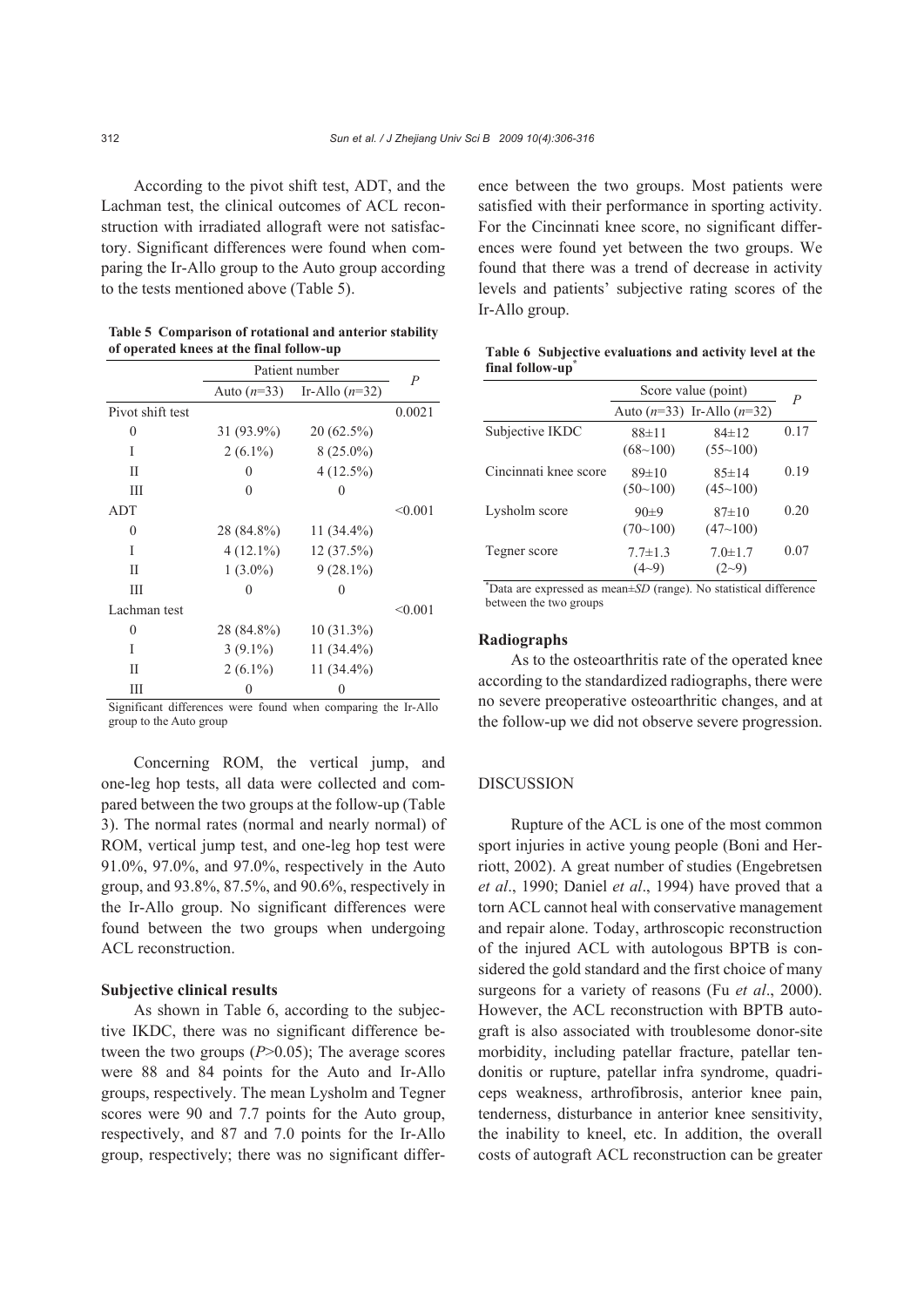than those of allograft because of increased surgical and anesthesia time according to a recent report (Cole *et al*., 2005). As a result, many surgeons have been using allografts in an attempt to avoid such problems.

In 1984, Shino *et al*.(1984) described the replacement of the ACL by an allogenic tendon graft. Since then there has been increasing interest in the use of allografts for primary ACL reconstruction, and its role is expanding. There are several published clinical studies (Olson *et al*., 1992; Pritchard *et al*., 1995; Siebold *et al*., 2003; Nyland *et al*., 2003; Lawhorn and Howell, 2003; Chang *et al*., 2003; Kustos *et al*., 2004; Prodromos *et al*., 2006) evaluating autograft and allograft used in ACL reconstruction, but the findings vary greatly. These discrepancies are due in a large part to the variety of tissues used, and the tremendous variation in surgical technique, fixation, and postoperative protocols.

Associated with the use of allograft tissue, one of the major concerns is the risk of disease transmission. Although the risks of transmitting bacterial and viral diseases are low, with the risk for HIV being assessed to be 1 in 1667000 (Buck *et al*., 1989), in order to provide sterile allograft, significant efforts are being made by tissue banks to further minimize this risk. Apart from donor screening and aseptic harvesting techniques, gamma irradiation, which has known bactericidal and virucidal properties, is currently the most popular option for sterilization of allograft.

However, many studies (Fideler *et al*., 1995; Curran *et al*., 2004) have shown that gamma irradiation has adverse effects on biomechanical properties of allograft in a dose-dependent manner. Fideler *et al*. (1995) demonstrated a dose-dependent effect of irradiation on both the structural and mechanical properties of human BPTB allograft. Doses as low as 2 mrad resulted in a statistically significant reduction in biomechanical properties. The effect became more significant with the increase of the dose. More recently, Curran *et al*.(2004) also studied the effect of irradiation on the cyclic and failure properties of human BPTB allograft, and showed that the low dose of 2 mrad of irradiation could reduce the initial stiffness and strength of tendon allograft. They thought that the alteration in biomechanical properties may be detrimental to graft function and affect

the clinical outcomes when used to reconstruct the ACL. They suggested the use of non-irradiated rather than irradiated allograft to avoid weakening effects of radiation on the graft. However, in 2006, Rihn *et al*.(2006) reported that patients undergoing ACL reconstruction with irradiated BPTB allograft had similar clinical outcomes compared to those reconstructed with BPTB autograft.

In the present study, when comparing the clinical outcomes of ACL reconstruction with irradiated BPTB allograft to those of ALC reconstruction with autograft, we found an increase in anterior laxity or rate of graft rupture in patients who underwent reconstruction with irradiated BPTB allograft according to the ADT, Lachman test, and maximal-manual KT-2000 test. The rate of rotational instability also increased according to the pivot shift test. The difference was statistically significant. Similarly, a meta-analysis (Prodromos *et al*., 2007) of the stability showed that irradiated grafts had an abnormal stability rate of 31% versus 12% for non-irradiated grafts, which was not to advocate the use of the irradiated allograft either, another reason against the use of irradiated allograft.

Therefore in recent years most grafts have been used without any form of sterilization to avoid the known adverse effects of radiation on the graft. However, it has been shown that a time window exists after obtaining certain bacterial or viral infections (Busch *et al*., 2000), which cannot be detected with currently available techniques. It is felt by many surgeons that unsterilized grafts pose unacceptable levels of risk to patients. The use of radiation is increasing now.

The aim of the use of gamma irradiation was to sterilize the allograft. However, Fideler *et al*.(1995) found that the dose of 2.5 mrad, which is a dose commonly used by tissue banks for sterilization, was just bacteriocidal but ineffective in eliminating viruses such as HIV. Doses of 3~4 mrad were necessary to inactivate the virus. Grieb *et al*.(2006) also proved that lower levels of radiation may be inadequate to kill hepatitis and HIV viruses, with dose of 5 mrad being necessary. When dose is increased, its clinical implications increase correspondingly. We must ask that as there are adverse effects of gamma irradiation and its failure to sterilize as required, why we are using this method. To avoid the disease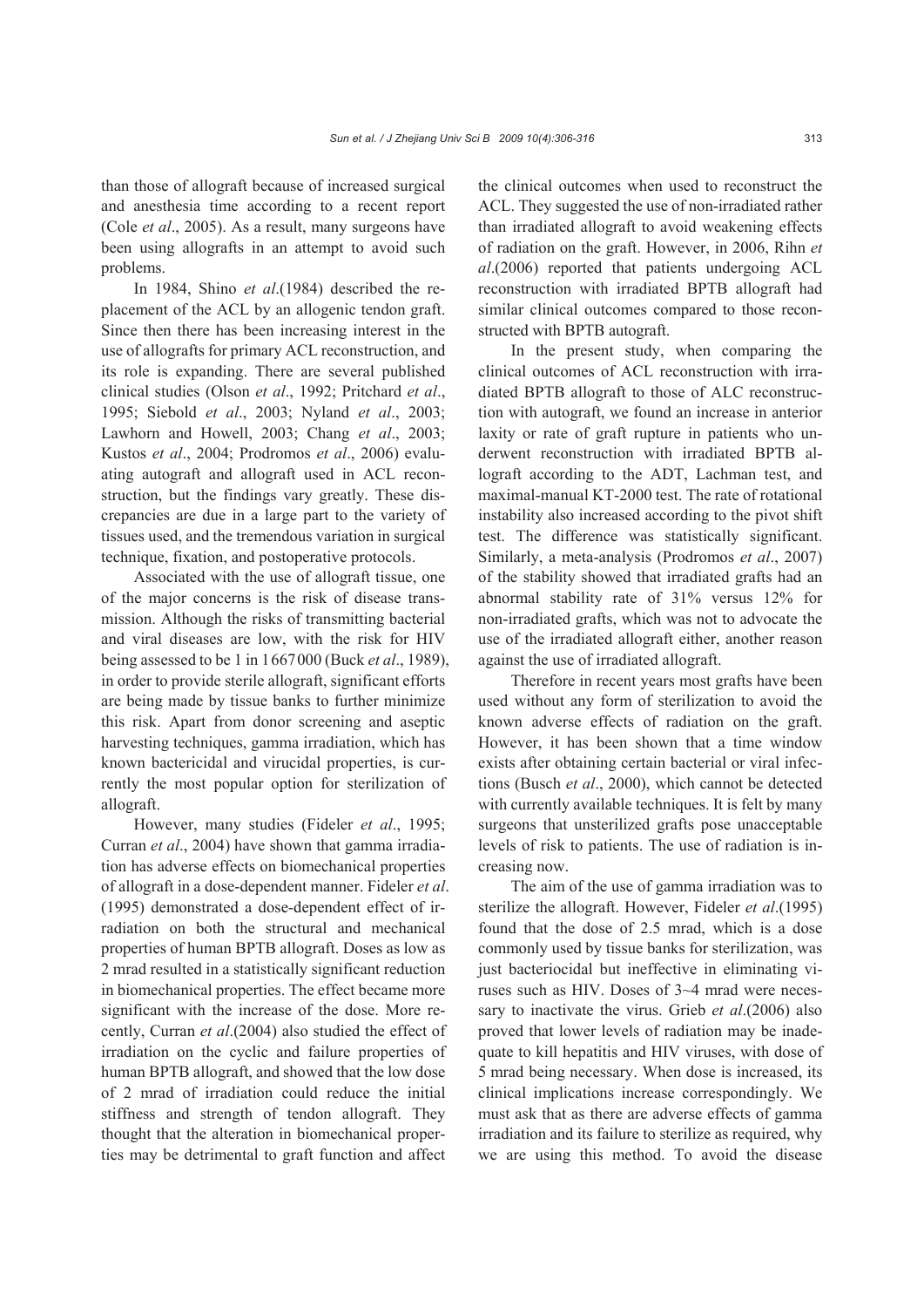transmission thoroughly, new alternative sterilization techniques are needed, which not only provide a complete protection against bacterial and viral infections but also have no interference with the biomechanical properties of the grafts.

With regards to IKDC, and functional and active levels of the operated knee at the follow-up, the follow-up time might be not long enough. No significant differences were found between the two groups according to the overall IKDC rating, Harner's vertical jump test, Daniel's one-leg hop test, Tegner activity score, and Lysholm knee scoring scale. There was no significant difference either according to the subjective evaluations. But there was a trend toward decrease of the IKDC rating, and functional and active levels of the operated knee with the irradiated BPTB allograft for reconstruction. The patients in the Ir-Allo group also felt uncomfortable more often than those in the Auto group. We believe that, as the time goes on, the functional and active levels of the patients in the Ir-Allo group will decrease significantly, as the operated knee now has represented serious laxity.

As to the ROM, none of the patients in either of the two groups developed loss of extension or flexion postoperatively, which required manipulation or debridement. As several studies (Harner *et al*., 1996; Shelton *et al*., 1997; Peterson *et al*., 2001; Rihn *et al*., 2006) reported, we found that individuals who had an autograft reconstruction had more significant numbness and dysesthesia in the area of the incision than individuals who underwent allograft reconstruction, but there was no difference in patient-reported kneeling problems.

As to the radiograph, several studies have reported that, after ACL reconstruction, the progression rate of OA increased (Ferretti *et al*., 1991; van der Hart *et al*., 2008). The surgical procedure for the ACL reconstruction may be of importance regarding the risk of eventual developing knee OA. The major factor with the potential to diminish this risk is improvement and maintenance of joint stability, resulting in a lower frequency of repeat injuries, especially of the meniscus and cartilage. In the present study, we chose relatively young patients  $[(29.7 \pm 7.2)]$ vs  $(30.1\pm6.1)$  years] with shorter median time from injury to surgery (1.5 vs 1.6 months), as well as the strict inclusion criteria of patients, to study the progression rate of OA after ACL reconstruction. At the time of the primary ACL reconstruction to restore the stability of the injured knee, appropriated treatments were given to meniscus injury and cartilage damage. At the follow-up we did not find severe degenerative changes in the medial, lateral and femorotibial compartments of all patients undergoing ACL reconstruction with BPTB tissue.

The current study has several limitations. The first is the observer bias. The data were collected by only one fellowship-trained surgeon at one institution and not collected in a blinded fashion. Patients were informed as to the type of surgery by the surgeon after surgery, so the data collector may also have been aware at the time of the follow-up. Additionally, the incisions could also tip off observer the type of surgery. Secondly, although a standardized therapy protocol was prescribed to all patients postoperatively, the quality and consistency of the physical therapy might have varied at outside institutions. This can be a factor that affects the clinical outcomes. Furthermore, the follow-up time of the study is relatively short, so long term follow-up should be done to further evaluate the clinical outcomes of irradiated allograft and non-irradiated grafts. Finally, this is a single-surgeon study, and the results may not be generalized.

## **CONCLUSION**

The short term clinical outcomes of the ACL reconstruction with irradiated BPTB allograft were adversely affected. The less than satisfactory results led the senior authors to discontinue the use of irradiated BPTB allograft in ACL surgery and not to advocate the use of gamma irradiation as a secondary sterilized method. Further research into alternatives to gamma irradiation is needed.

#### **References**

- Balsly, C.R., Cotter, A.T., Williams, L.A., Gaskins, B.D., Moore, M.A., Wolfinbarger, L.Jr., 2008. Effect of low dose and moderate dose gamma irradiation on the mechanical properties of bone and soft tissue allografts. *Cell and Tissue Banking*, **9**(4):289-298. [doi:10.1007/s10561- 008-9069-0]
- Barrett, G., Stokes, D., White, M., 2005. Anterior cruciate ligament reconstruction in patients older than 40 years: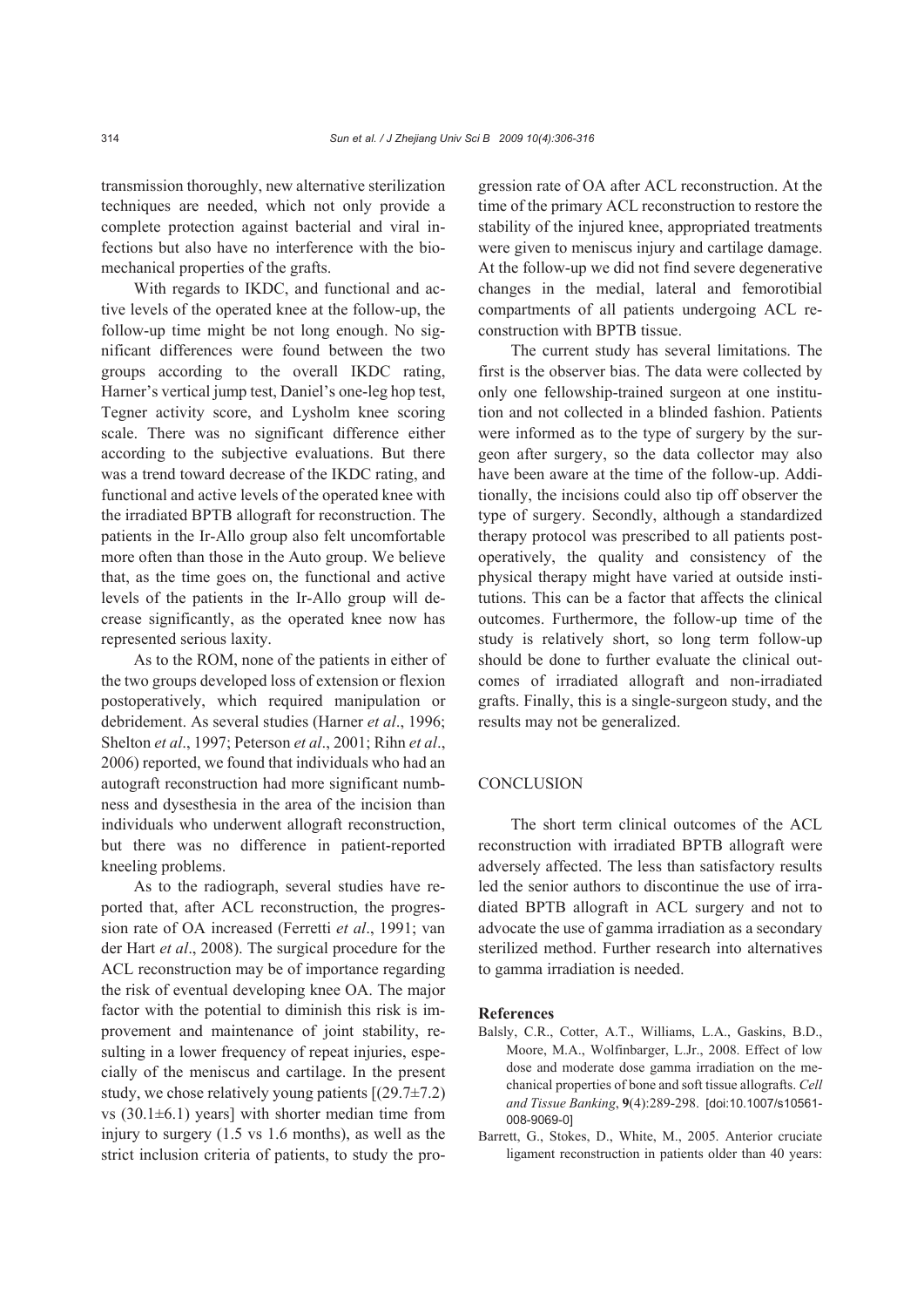allograft versus autograft patellar tendon. *Am. J. Sports Med*., **33**(10):1505-1512. [doi:10.1177/036354650427 4202]

- Boni, D.M., Herriott, G.E., 2002. Hamstring tendon graft for anterior cruciate ligament reconstruction. *AORN J*., **76**(4):610-628. [doi:10.1016/S0001-2092(06)60936-8]
- Buck, B.E., Malinin, T.I., Brown, M.D., 1989. Bone transplantation and human immunodeficiency vieus. An estimate of risk of acquired immunodeficiency syndrome (AIDS). *Clin. Orthop. Relat. Res*., **240**:129-136.
- Busch, M.P., Kleinman, S.H., Jackson, B., Stramer, S.L., Hewlett, I., Preston, S., 2000. Committee report. Nucleic acid amplification testing of blood donors for transfusion-transmitted infectious diseases: report of the interorganizational task force on nucleic acid amplification testing of blood donors. *Transfusion*, **40**(2):143-159. [doi:10.1046/j.1537-2995.2000.40020143.x]
- Chang, S.K., Egami, D.K., Shaib, M.D., Kan, D.M., Richardson, A.B., 2003. Anterior cruciate ligament reconstruction: allograft versus autograft. *Arthroscopy*, **19**(5):453-462.
- Cole, D.W., Ginn, T.A., Chen, G.J., Smith, B.P., Curl, W.W., Martin, D.F., Poehling, G.G., 2005. Cost comparison of anterior cruciate ligament reconstruction: autograft versus allograft. *Arthroscopy*, **21**(7):786-790.
- Curran, A.R., Adams, D.J., Gill, J.L., Steiner, M.E., Scheller, A.D., 2004. The biomechanical effects of low-dose irradiation on bone-patellar tendon-bone allografts. *Am. J. Sports Med.*, **32**(5):1131-1135. [doi:10.1177/03635465 03260060]
- Daniel, D.M., Stone, M.L., Dobson, B.E., Fithian, D.C., Rossman, D.J., Kaufman, K.R., 1994. Fate of the ACL-injured patient. A prospective outcome study. *Am*. *J*. *Sports Med*., **22**(5):632-644. [doi:10.1177/0363546594 02200511]
- Deehan, D.J., Salmon, L.J., Webb, V.J., Davies, A., Pinczewski, L.A., 2000. Endoscopic reconstruction of the anterior cruciate ligament with an ipsilateral patellar tendon autograft. A prospective longitudinal five-year study. *J*. *Bone Joint Surg*. *Br*., **82**(7):984-991. [doi:10. 1302/0301-620X.82B7.10573]
- Engebretsen, L., Benum, P., Fasting, O., Mølster, A., Strand, T., 1990. A prospective, randomized study of three surgical techniques for treatment of acute ruptures of the anterior cruciate ligament. *Am*. *J*. *Sports Med*., **18**(6): 585-590. [doi:10.1177/036354659001800605]
- Ferretti, A., Conteduca, F., de Carli, A., Fontana, M., Mariani, P.P., 1991. Osteoarthritis of the knee after ACL reconstruction. *Int*. *Orthop*., **15**(4):367-371. [doi:10.1007/ BF00186881]
- Fideler, B.M., Vangsness, C.T.Jr., Lu, B., Orlando, C., Moore, T., 1995. Gamma irradiation: effects on biomechanical properties of human bone-patellar tendon-bone allografts. *Am. J. Sports Med.*, **23**(5):643-646. [doi:10.1177/036 354659502300521]
- Fu, F.H., Bennett, C.H., Ma, C.B., Menetrey, J., Lattermann, C., 2000. Current trends in anterior cruciate ligament

reconstruction. Part II. Operative procedures and clinical correlations. *Am*. *J*. *Sports Med*., **28**(1):124-130.

- Gorschewsky, O., Klakow, A., Riechert, K., Pitzl, M., Becker, R., 2005. Clinical comparison of the Tutoplast allograft and autologous patellar tendon (bone-patellar tendonbone) for the reconstruction of the anterior cruciate ligament: 2- and 6-year results. *Am*. *J*. *Sports Med*., **33**(8): 1202-1209. [doi:10.1177/0363546504271510]
- Gorschewsky, O., Klakow, A., Pütz, A., Mahn, H., Neumann, W., 2007. Clinical comparison of the autologous quadriceps tendon (BQT) and the autologous patella tendon (BPTB) for the reconstruction of the anterior cruciate ligament. *Knee Surg*. *Sports Traumatol*. *Arthrosc*., **15**(11):1284-1292. [doi:10.1007/s00167-007-0371-3]
- Grieb, T.A., Forng, R.Y., Bogdansky, S., Ronholdt, C., Parks, B., Drohan, W.N., Burgess, W.H., Lin, J., 2006. High-dose gamma irradiation for soft tissue allografts: high margin of safety with biomechanical integrity. *J*. *Orthop*. *Res*., **24**(5):1011-1018. [doi:10.1002/jor.20079]
- Han, H.S., Seong, S.C., Lee, S., Lee, M.C., 2008. Anterior cruciate ligament reconstruction: quadriceps versus patellar autograft. *Clin*. *Orthop*. *Relat*. *Res*., **466**(1): 198-204. [doi:10.1007/s11999-007-0015-4]
- Harner, C.D., Olson, E., Irrgang, J.J., Silverstein, S., Fu, F.H., Silbey, M., 1996. Allograft versus autograft anterior cruciate ligament reconstruction: 3- to 5-year outcome. *Clin*. *Orthop*. *Relat. Res*., **324**:134-144. [doi:10.1097/ 00003086-199603000-00016]
- Kustos, T., Balint, L., Than, P., Bardos, T., 2004. Comparative study of autograft or allograft in primary anterior cruciate ligament reconstruction. *Int*. *Orthop*., **28**(5): 290-293. [doi:10.1007/s00264-004-0568-8]
- Lawhorn, K.W., Howell, S.M., 2003. Scientific justification and technique for anterior cruciate ligament reconstruction using autogenous and allogeneic soft-tissue grafts. *Orthop*. *Clin*. *North Am*., **34**(1):19-30. [doi:10.1016/ S0030-5898(02)00029-9]
- Noyes, F.R., Barber-Westin, S.D., 1997. Arthroscopicassisted allograft anterior cruciate ligament reconstruction in patients with symptomatic arthrosis. *Arthroscopy*, **13**(1):24-32.
- Nyland, J., Caborn, D.N., Rothbauer, J., Kocabey, Y., Couch, J., 2003. Two-year outcomes following ACL reconstruction with allograft tibialis anterior tendons: a retrospective study. *Knee Surg*. *Sports Traumatol*. *Arthrosc*. **11**(4):212-218. [doi:10.1007/s00167-003-0371-x]
- Olson, E.J., Harner, C.D., Fu, F.H., Silbey, M.B., 1992. Clinical use of fresh, frozen soft tissue allografts. *Othopedics*, **15**(10):1225-1232.
- Peterson, R.K., Shelton, W.R., Bomboy, A.L., 2001. Allograft versus autograft patellar tendon anterior cruciate ligament reconstruction: a 5-year follow-up. *Arthroscopy*, **17**(1):9-13.
- Pritchard, J.C., Drez, D.Jr., Moss, M., Heck, S., 1995. Long-term followup of anterior cruciate ligament reconstructions using freeze-dried fascia lata allografts.